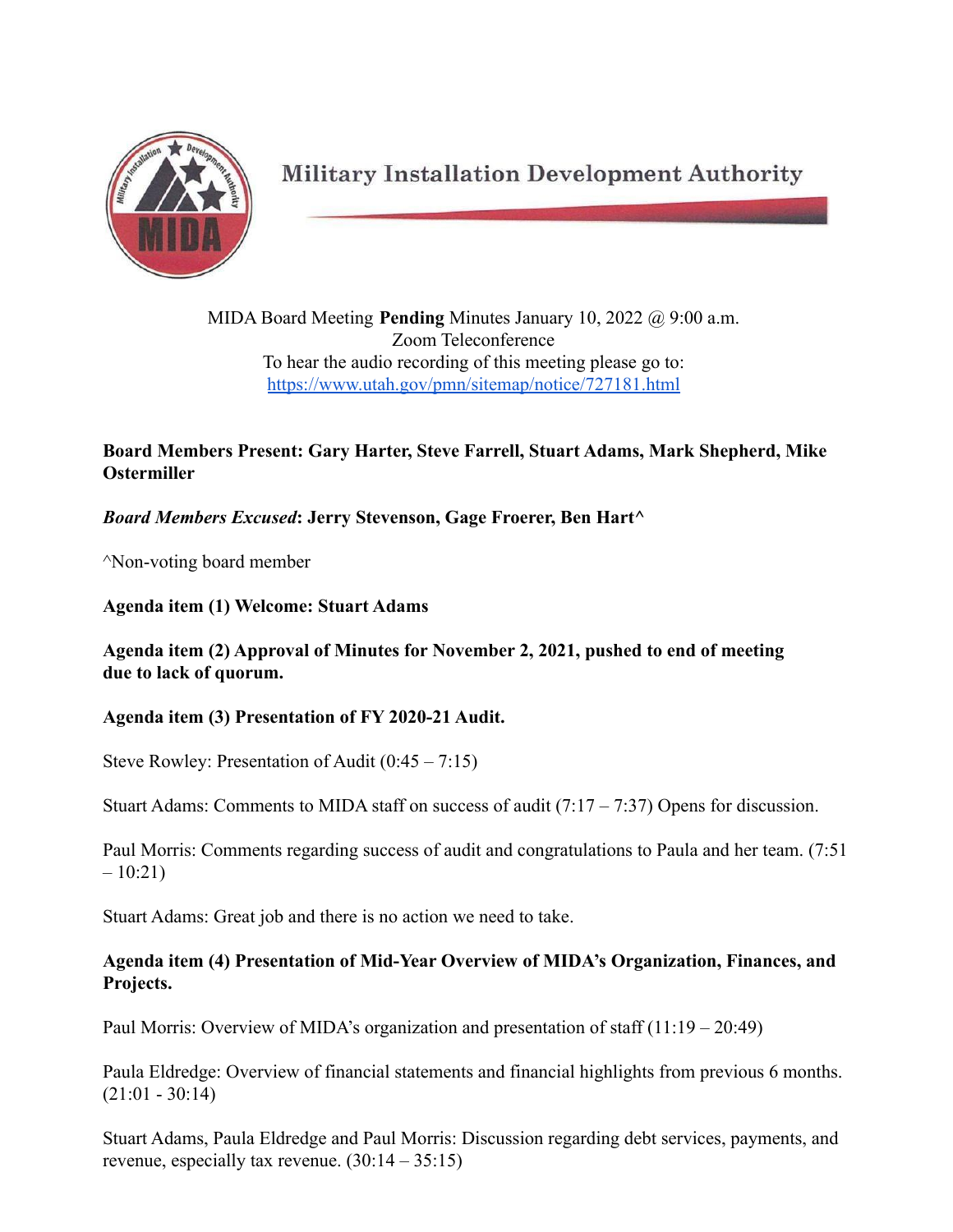Paula Eldredge: Continued financial statements overview (35:19 – 48:46)

Gary Harter: Question regarding Utah Defense Alliance funds that come to MIDA (38:59 – 39:28)

Paul Morris, Gary Harter, Stuart Adams: Discussion regarding funds and projection as to when funds will decrease and/or stop from UDA  $(39:28 - 41:57)$ 

Gary Harter: Question regarding affordable housing for military and veterans (41:57 - 43:29)

Ariana Farber: Presentation of MIDA's 2022 initiatives. (44:05 – 51:55)

**Agenda item (2) Approval of Minutes for November 2, 2021.**

**Gary Harter: Motion to Approve November 2, 2021, minutes**

**Mark Shepherd: Second**

**Gary Harter, Steve Farrell, Stuart Adams, Mark Shepherd, Mike Ostermiller vote "aye" in favor of approving minutes from November 2, 2021. None are opposed. The motion passes.**

**Agenda item (5) Consideration of Resolution 2022-01 Amending the Falcon Hill Project Area Standards and Guidelines to Eliminate a Requirement to Plant Conifer Trees in Parking Lots**

Paul Morris: Summary of Resolution 2022-01. (53:08 – 53:50)

Stuart Adams: Any discussion?

**Mark Shepherd: Motion to approve Resolution 2022-01 Amending the Falcon Hill Project Area Standards and Guidelines to Eliminate a Requirement to Plant Conifer Trees in Parking Lots**

**Mike Ostermiller: Second**

**Gary Harter, Steve Farrell, Stuart Adams, Mark Shepherd, Mike Ostermiller vote "aye" in favor of Resolution 2022-01 Amending the Falcon Hill Project Area Standards and Guidelines to Eliminate a Requirement to Plant Conifer Trees in Parking Lots**

### **Agenda Item (6) Consideration of Resolution 2022-02 Replacing Previous Resolutions and Polices Regarding the Falcon Hill Development Review Committee**

Paul Morris: Summary of Resolution 2022-02, specifically repealing 2-year term limit for Falcon Hill DRC members. (54:50 – 55:40)

Stuart Adams: Any discussion?

**Gary Harter: Motion to approve Resolution 2022-02 Replacing Previous Resolutions and Polices Regarding the Falcon Hill Development Review Committee**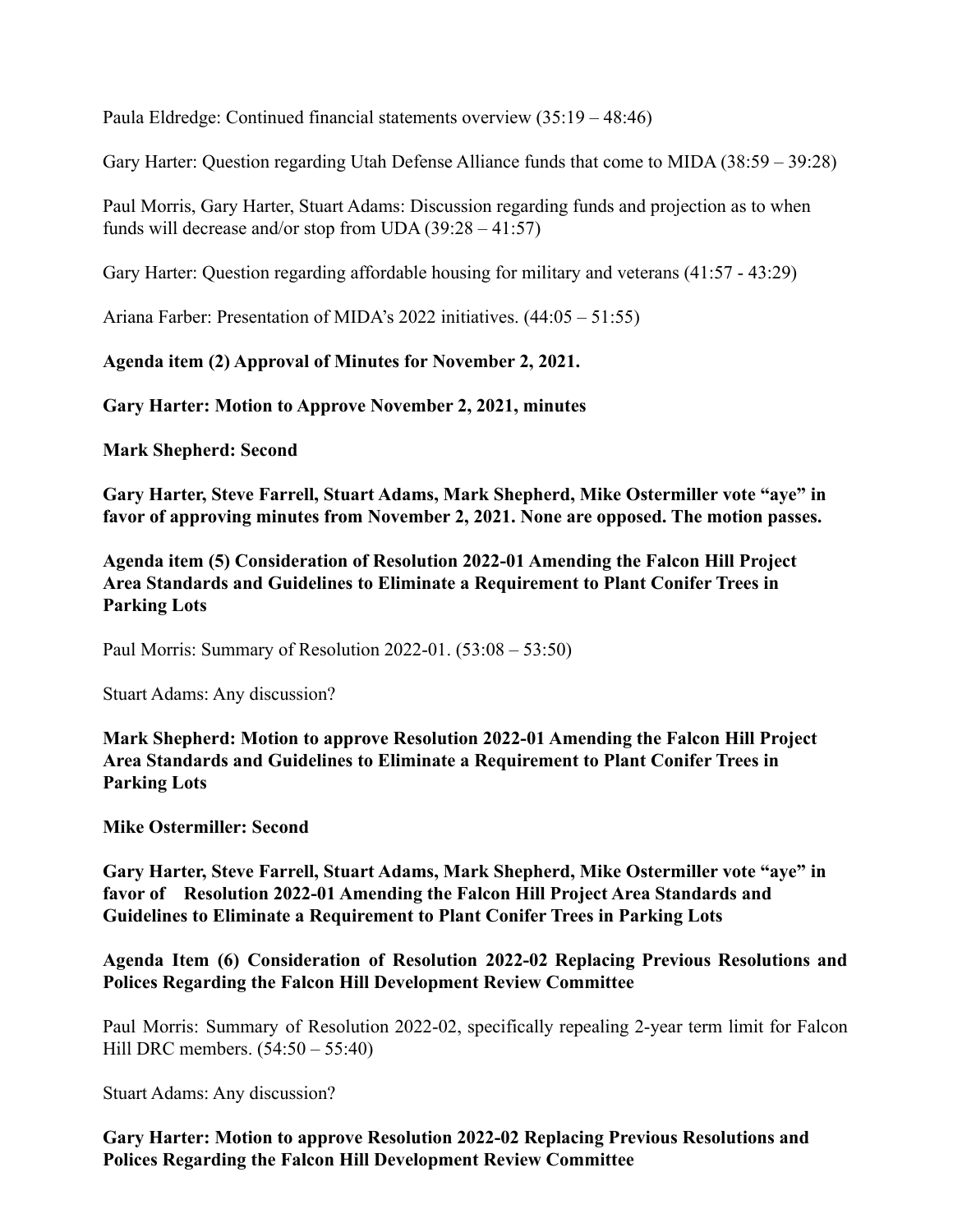**Steve Farrell: Second**

**Gary Harter, Steve Farrell, Stuart Adams, Mark Shepherd, Mike Ostermiller vote "aye" in favor of Resolution 2022-02 Replacing Previous Resolutions and Polices Regarding the Falcon Hill Development Review Committee**

**Agenda Item (7) Consideration of Resolution 2022-03 Approving the First Amendment to the Interlocal Cooperation Agreement with the Unified Fire Authority for the Utah Data Center Project Area**

Paul Morris: Overview of contract with Unified Fire Authority and how resolution is renewing that contract.  $(56:26 - 58:05)$ 

Stuart Adams: Any discussion?

**Mike Ostermiller: Motion to approve Resolution 2022-03 Approving the First Amendment to the Interlocal Cooperation Agreement with the Unified Fire Authority for the Utah Data Center Project Area**

**Mark Shepherd: Second**

**Gary Harter, Steve Farrell, Stuart Adams, Mark Shepherd, Mike Ostermiller vote "aye" in favor Resolution 2022-03 Approving the First Amendment to the Interlocal Cooperation Agreement with the Unified Fire Authority for the Utah Data Center Project Area**

Gary Harter: Data Center site managers remain appreciative to MIDA for what they did, and what they continue to do.

### **Agenda Item (8) Other Business, including Project Area Updates**

Taylor Woodbury: Updates on Falcon Hill including new North Gate location 1:00:06 - 1:06:16)

Kurt Krieg: Updates on MRF project area, including ski improvements, lift bids, water storage systems, voluntary clean up progress, MWR hotel build, Pioche Estates and Apartments, and Air Force Parcel Trade completed. (1:06:30 - 1:12:43)

Tyler Aldous: Update on Skyridge development including subdivisions construction, trail work, golf academy, equestrian center, and lodge site plan (1:14:40 - 1:21:49)

Stuart Adams: Average value of homes in subdivisions?

Tyler Aldous: In the lower subdivisions, have an average sales price of \$2.5 million and in upper division between \$3 - \$3.5 million.

Stuart Adams: Great report thank you. Anything else before we move to a closed meeting?

**Agenda Item (9) Adjourn Open Meeting and have a Closed Strategy Session Meeting, pursuant to Section 52-4-205(1)(d), to Discuss the Purchase, Exchange, or Lease of Real Property**